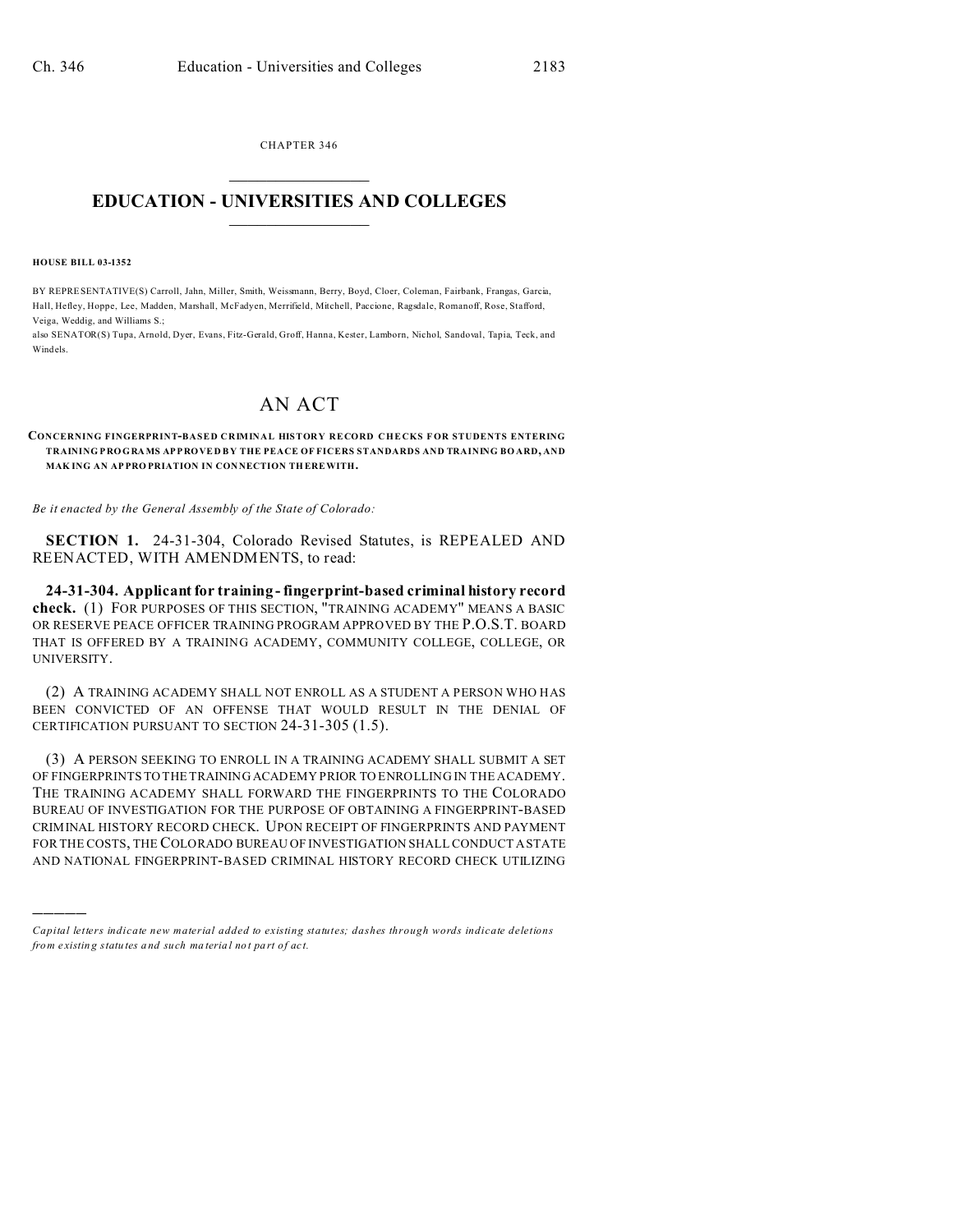RECORDS OF THE COLORADO BUREAU OF INVESTIGATION AND THE FEDERAL BUREAU OF INVESTIGATION. THE P.O.S.T. BOARD SHALL BE THE AUTHORIZED AGENCY TO RECEIVE INFORMATION REGARDING THE RESULT OF A NATIONAL CRIMINAL HISTORY RECORD CHECK. THE P.O.S.T. BOARD SHALL NOTIFY THE TRAINING ACADEMY IF THE FINGERPRINT-BASED CRIMINAL HISTORY RECORD CHECKINDICATES THAT THE PERSON IS PROHIBITED FROM ENROLLING IN THE TRAINING ACADEMY PURSUANT TO SUBSECTION (2) OF THIS SECTION. THE PERSON SEEKING TO ENROLL IN THE TRAINING ACADEMY SHALL BEAR ONLY THE ACTUAL COSTS OF THE STATE AND NATIONAL FINGERPRINT-BASED CRIMINAL HISTORY RECORD CHECK.

(4) (a) NOTWITHSTANDING THE PROVISIONS OF SUBSECTION (2) OF THIS SECTION AND SECTION 24-31-305 (1.5) TO THE CONTRARY, IF THE PERSON ANTICIPATES THAT HE OR SHE WILL BE PROHIBITED FROM ENROLLING IN THE TRAINING ACADEMY ON THE GROUNDS THAT THE PERSON HAS BEEN CONVICTED ON OR AFTER JULY 1, 2001, OF ONE OR MORE OF THE MISDEMEANORS DESCRIBED IN SECTION 24-31-305 (1.5), THE PERSON MAY, AT THE TIME OF APPLYING FOR ADMISSION TO THE TRAINING ACADEMY, NOTIFY THE P.O.S.T. BOARD OF THE CONVICTION OR CONVICTIONS AND REQUEST THE P.O.S.T. BOARD TO GRANT THE PERSON PERMISSION TO ENROLL IN THE TRAINING ACADEMY.

(b) THE P.O.S.T. BOARD SHALL PROMULGATE RULES DEEMED NECESSARY BY THE BOARD CONCERNING THE PROCEDURES FOR THE GRANTING OF PERMISSION TO ENROLL IN A TRAINING ACADEMY PURSUANT TO THIS SUBSECTION (4). THE P.O.S.T. BOARD, IN PROMULGATING THE RULES, SHALL TAKE INTO CONSIDERATION THE PROCEDURES FOR THE GRANTING OF EXEMPTIONS TO DENIALS OF CERTIFICATION AND THE WITHDRAWAL OF DENIALS OF CERTIFICATION DESCRIBED IN SECTION 24-31-305 (1.6). THE P.O.S.T. BOARD, IN PROMULGATING THE RULES, MAY SPECIFY THAT AN APPLICANT FOR CERTIFICATION PURSUANT TO SECTION 24-31-305 NEED NOT SUBMIT A SET OF FINGERPRINTS AT THE TIME OF APPLYING FOR THE CERTIFICATION IF THE APPLICANT HAS ALREADY SUBMITTED A SET OF FINGERPRINTS PURSUANT TO THIS SECTION.

**SECTION 2.** 24-31-303 (1) (f), Colorado Revised Statutes, is amended to read:

**24-31-303. Duties - powers of the P.O.S.T. board - repeal.** (1) The P.O.S.T. board has the following duties:

(f) To require a background investigation of each applicant by means of fingerprint checks by THROUGH the Colorado bureau of investigation AND THE FEDERAL BUREAU OF INVESTIGATION or such other means as the P.O.S.T. board deems necessary for such investigation;

**SECTION 3. Appropriation.** In addition to any other appropriation, there is hereby appropriated, to the department of public safety, Colorado bureau of investigation, from fees charged to training academy applicants, for the fiscal year beginning July 1, 2003, the sum of twenty-six thousand six hundred seventy-seven dollars (\$26,677), or so much thereof as may be necessary, for the implementation of this act. Of said sum, ten thousand one hundred seventy-seven dollars (\$10,177) shall be designated as cash funds and sixteen thousand five hundred dollars (\$16,500) shall be designated as cash funds exempt.